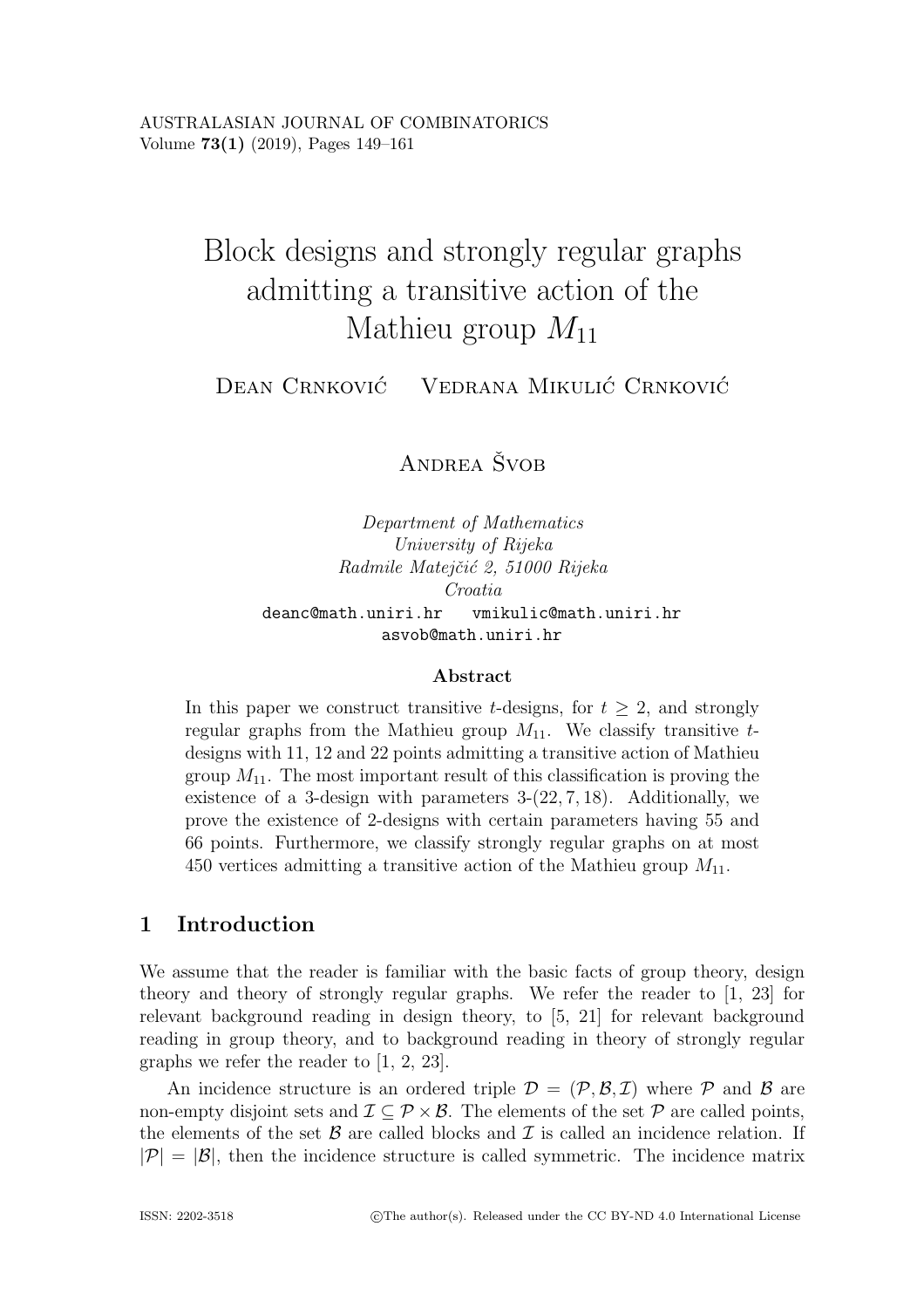of an incidence structure is a  $v \times b$  matrix  $[m_{ii}]$  where v and b are the numbers of points and blocks respectively, such that  $m_{ij} = 1$  if the point  $P_i$  and the block  $x_j$ are incident, and  $m_{ij} = 0$  otherwise. An isomorphism from one incidence structure to another is a bijective mapping of points to points and blocks to blocks which preserves incidence. An isomorphism from an incidence structure  $\mathcal D$  onto itself is called an automorphism of  $D$ . The set of all automorphisms forms a group called the full automorphism group of  $D$  and is denoted by  $Aut(D)$ .

A  $t$ - $(v, k, \lambda)$  design is a finite incidence structure  $\mathcal{D} = (\mathcal{P}, \mathcal{B}, \mathcal{I})$  satisfying the following requirements:

- 1.  $|\mathcal{P}|=v$ ;
- 2. every element of  $\beta$  is incident with exactly k elements of  $\mathcal{P}$ ;
- 3. every t elements of  $P$  are incident with exactly  $\lambda$  elements of  $\beta$ .

The elements of the set  $P$  are called points, and the elements of the set  $B$  are called blocks. Blocks can be regarded as subsets of the set of points. A t-design is called simple if it does not have repeated blocks. 2-designs are called block designs. If  $\mathcal D$ is a t-design, then it is also an s-design, for  $1 \leq s \leq t-1$ . Hence every t-design, for  $t \geq 2$ , is a block design. A simple 2-design having  $\binom{v}{k}$ <br>2-designs which are not complete are often called balance  $\binom{v}{k}$  blocks is called complete. 2-designs which are not complete are often called balanced incomplete block designs (BIBDs). BIBDs have a wide range of applications, e.g. in experimental design, software testing, coding theory and cryptography. We say that a  $t-(v, k, \lambda)$  design  $\mathcal D$ is a quasi-symmetric design with intersection numbers x and  $y(x < y)$  if any two blocks of  $D$  intersect in either x or y points.

A graph is regular if all the vertices have the same degree; a regular graph is strongly regular of type  $(v, k, \lambda, \mu)$  if it has v vertices, degree k, and if any two adjacent vertices are together adjacent to  $\lambda$  vertices, while any two non-adjacent vertices are together adjacent to  $\mu$  vertices. A strongly regular graph of type  $(v, k, \lambda, \mu)$  is usually denoted by  $SRG(v, k, \lambda, \mu)$ .

We say that an incidence structure  $\mathcal I$  is transitive if an automorphism group of  $I$  acts transitively on points and blocks. A transitive incidence structure  $I$  is called primitive if an automorphism group acts primitively on points and blocks.

Further, we say that a graph  $\Gamma$  is transitive (primitive) if an automorphism group acts transitively (primitively) on the set of vertices of the graph  $\Gamma$  and that a graph is edge-transitive if an automorphism group acts transitively on the set of edges of the graph.

A flag of a design is an incident pair (point, block). We say that a  $t$ -design is flag-transitive if an automorphism group acts transitively on the set of flags of the design.

One of the main problems in design theory is classifying structures with given parameters or/and with a given automorphism group. In this paper we consider tdesigns,  $t \geq 2$ , admitting a transitive action of the Mathieu group  $M_{11}$  on points and blocks. Construction of transitive designs from finite simple groups gives additional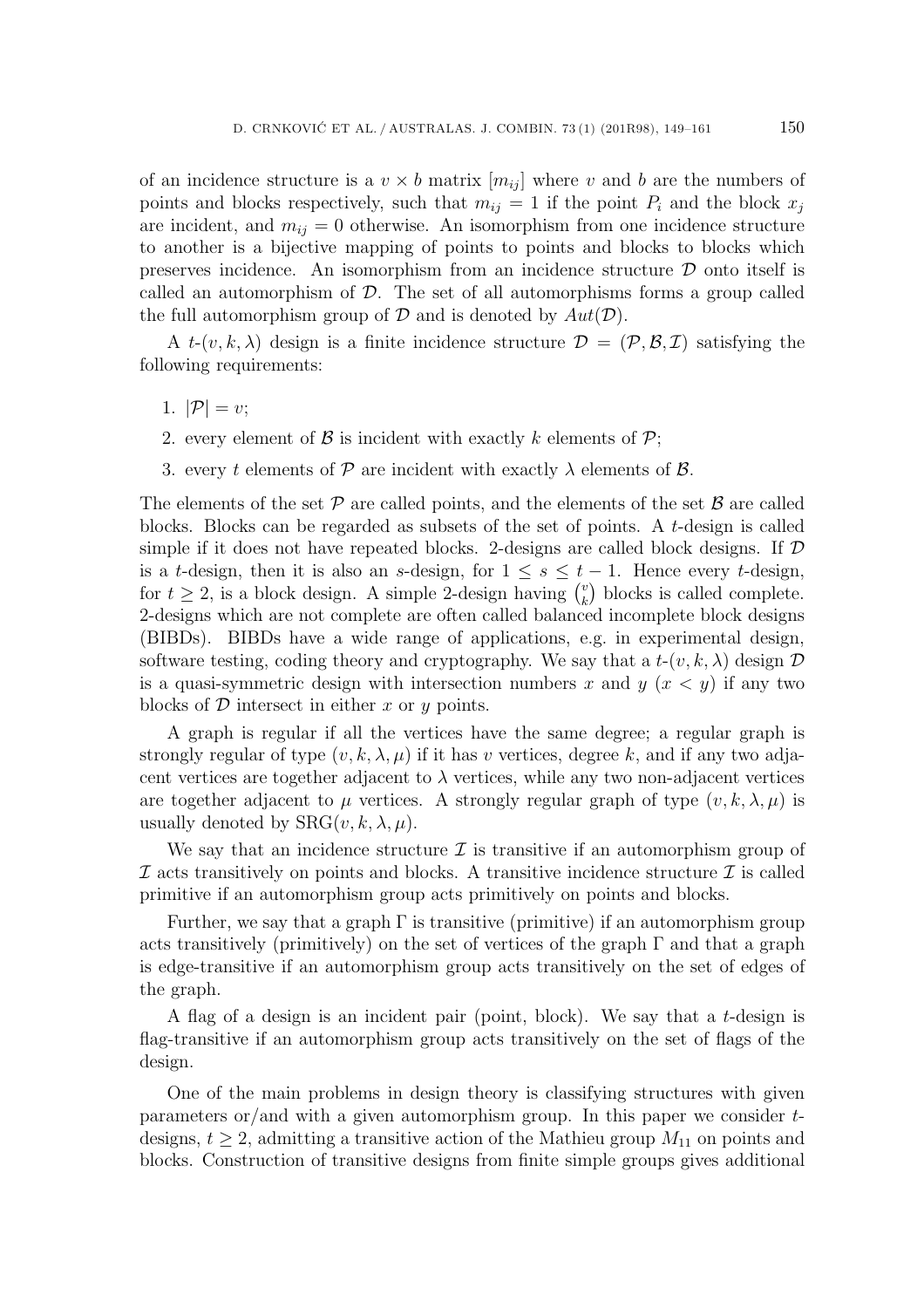information on the group acting on a design, which is interesting from the group theoretical point of view. To our best knowledge, this is the first time that the simple group  $M_{11}$  was taken into consideration for the construction of combinatorial structures in a way described in this paper.

In this paper we consider t-designs and strongly regular graphs constructed from the Mathieu group  $M_{11}$ . The group  $M_{11}$  is the simple group of order 7920, the smallest of five Mathieu simple groups, and up to conjugation it has 39 subgroups given in Table 1. Using the method introduced in  $[8]$ , we classify all t-designs on 11, 12 or 22 points on which the group  $M_{11}$  acts transitively on points and blocks. Additionally, we obtain numerous transitive designs, under the action of  $M_{11}$ , for  $v =$ 55, 66. In many cases we prove the existence of 2-designs with certain parameters. We also prove the existence of a  $3-(22, 7, 18)$  design. In addition, we classify all tdesigns, for  $t \geq 2$ , on which the group  $M_{11}$  acts flag-transitively. This can be seen as a contribution to the sections in the Handbook of Combinatorial Designs on t-designs with  $t \geq 3$  by Khosrovshahi and Laue and to the section on t-designs with  $t = 2$  by Kreher (references [14, 16]). All the designs obtained in this paper are simple.

Further, we construct strongly regular graphs on 55, 66, 144 or 330 vertices admitting a transitive action of the simple group  $M_{11}$ . The strongly regular graphs constructed have been known before, but constructed in a different way.

Generators of the group  $M_{11}$  are available on the Internet:

http://brauer.maths.qmul.ac.uk/Atlas/ .

All the structures are obtained by using programs written for Magma [4]. The designs having 11, 12 or 22 points can be found at the link:

http://www.math.uniri.hr/∼asvob/M11designs.txt .

The strongly regular graphs constructed in this paper can be found at the link:

http://www.math.uniri.hr/∼asvob/SRGs M11.txt .

The paper is organized as follows. In Section 2 we describe the method of construction of transitive designs used in this paper, and in Section 3 we describe combinatorial structures constructed under the action of the Mathieu group  $M_{11}$ .

## **2 The method of construction**

The method for constructing transitive incidence structures was presented in [10]. Further research of the construction of primitive symmetric 1-designs and regular graphs for which the stabilizer of a point and the stabilizer of a block are conjugate is given in [11], [12] and [13]. In [8], a construction of not necessarily primitive, but still transitive, block designs is presented.

**Theorem 1 ([8])** *Let* G *be a finite permutation group acting transitively on the sets*  $\Omega_1$  *and*  $\Omega_2$  *of size* m *and* n, respectively. Let  $\alpha \in \Omega_1$  *and*  $\Delta_2 = \bigcup_{i=1}^s \delta_i G_\alpha$ , where  $G = \{a \in G \mid \alpha a = \alpha\}$  is the stabilizer of  $\alpha$  and  $\delta_i$   $\delta_i \in \Omega_2$  are representatives  $G_{\alpha} = \{g \in G \mid \alpha g = \alpha\}$  *is the stabilizer of*  $\alpha$  *and*  $\delta_1, \ldots, \delta_s \in \Omega_2$  *are representatives*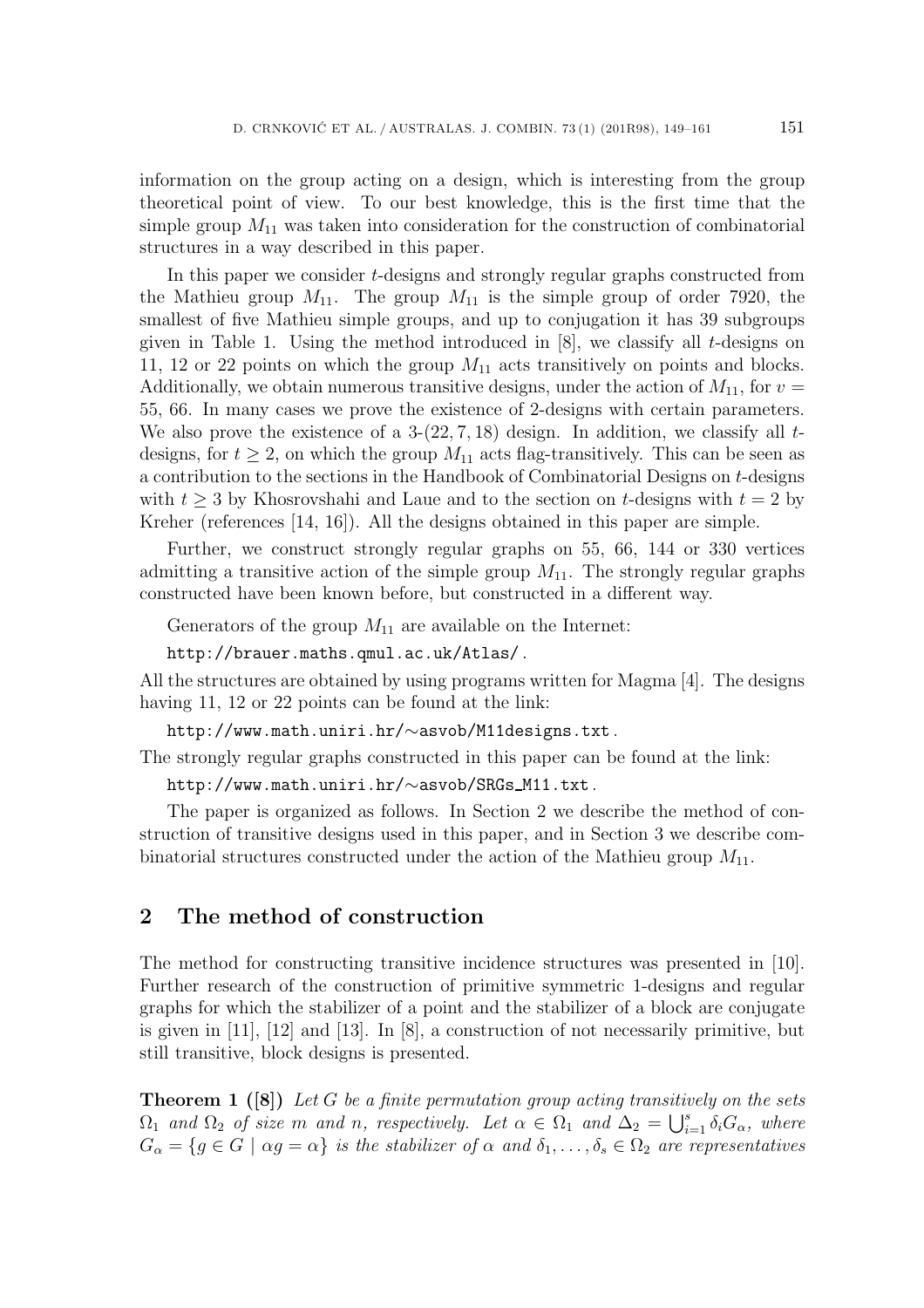*of distinct*  $G_{\alpha}$ -*orbits on*  $\Omega_2$ *. If*  $\Delta_2 \neq \Omega_2$  *and* 

$$
\mathcal{B} = \{ \Delta_2 g : g \in G \},\
$$

 $then \mathcal{D}(G, \alpha, \delta_1, \ldots, \delta_s) = (\Omega_2, \mathcal{B}) \text{ is a } 1-(n, |\Delta_2|, \frac{|G_{\alpha}|}{|G_{\Delta_2}|} \sum_{i=1}^s |\alpha G_{\delta_i}|) \text{ design with } \frac{m \cdot |G_{\alpha}|}{|G_{\Delta_2}|}$ *blocks. The group*  $H \cong G/\bigcap_{x \in \Omega_2} G_x$  *acts as an automorphism group on*  $(\Omega_2, \overline{\mathcal{B}})$ *, transitively on points and blocks of the design transitively on points and blocks of the design.*

*If*  $\Delta_2 = \Omega_2$  *then the set* B *consists of one block, and*  $\mathcal{D}(G, \alpha, \delta_1, \ldots, \delta_s)$  *is a design with parameters*  $1-(n, n, 1)$ *.* 

If a group G acts t-homogeneously on the set  $\Omega_2$ , then the design obtained,  $(\Omega_2, \mathcal{B})$ , is a *t*-design (see [8]).

The construction described in Theorem 1 gives us all simple designs on which the group  $G$  acts transitively on the points and blocks; i.e. if  $G$  acts transitively on the points and blocks of a simple 1-design  $D$ , then  $D$  can be obtained as described in Theorem 1. It follows from [6, Proposition 1.3.] that the group  $H$  acts flagtransitively on the design  $(\Omega_2, \mathcal{B})$  if and only if the base block  $\Delta_2$  is a single  $G_{\alpha}$ -orbit.

If a group G acts transitively on  $\Omega$ ,  $\alpha \in \Omega$ , and  $\Delta$  is an orbit of  $G_{\alpha}$ , then  $\Delta' = {\alpha g | g \in G, \alpha g^{-1} \in \Delta}$  is also an orbit of  $G_{\alpha}$ . Here  $\Delta'$  is called the orbit of  $G_{\alpha}$  paired with  $\Delta$ . It is obvious that  $\Delta'' = \Delta$  and  $|\Delta'| = |\Delta|$ . If  $\Delta' = \Delta$ , then  $\Delta$  is said to be self-paired said to be self-paired.

**Corollary 1** *If*  $\Omega_1 = \Omega_2$  *and*  $\Delta_2$  *is a union of self-paired and mutually paired orbits of*  $G_{\alpha}$ , then the design  $\mathcal{D}(G, \alpha, \delta_1, \ldots, \delta_s)$  *is a symmetric self-dual design and the incidence matrix of that design is the adjacency matrix of a*  $|\Delta_2|$ -*regular graph.* 

Using Theorem 1 and Corollary 1 from  $[8]$ , we construct t-designs and strongly regular graphs from the Mathieu group  $M_{11}$ . Additionally, combining the method given in Theorem 1 with the results presented in [6, Proposition 1.3.] we obtain all flag-transitive designs from the Mathieu group  $M_{11}$ .

The method of constructing designs and regular graphs described in Theorem 1 is a generalization of results presented in [7, 11, 12]. Using Corollary 1, one can construct all regular graphs admitting a transitive action of the group  $G$ , but we will be interested only in those regular graphs that are strongly regular.

For further details about implementing the construction and obtaining the results, including the isomorph rejection, we refer the reader to [9].

## **3** Combinatorial structures from  $M_{11}$

The Mathieu group  $M_{11}$  is a simple group of order 7920, and up to conjugation it has 39 subgroups. It is the smallest sporadic group and acts 4-transitively on 11 points. There are five simple Mathieu groups, introduced by Emile Mathieu in [17, 18, 19] and  $M_{11}$  is the smallest among all Mathieu groups. The t-designs arising from the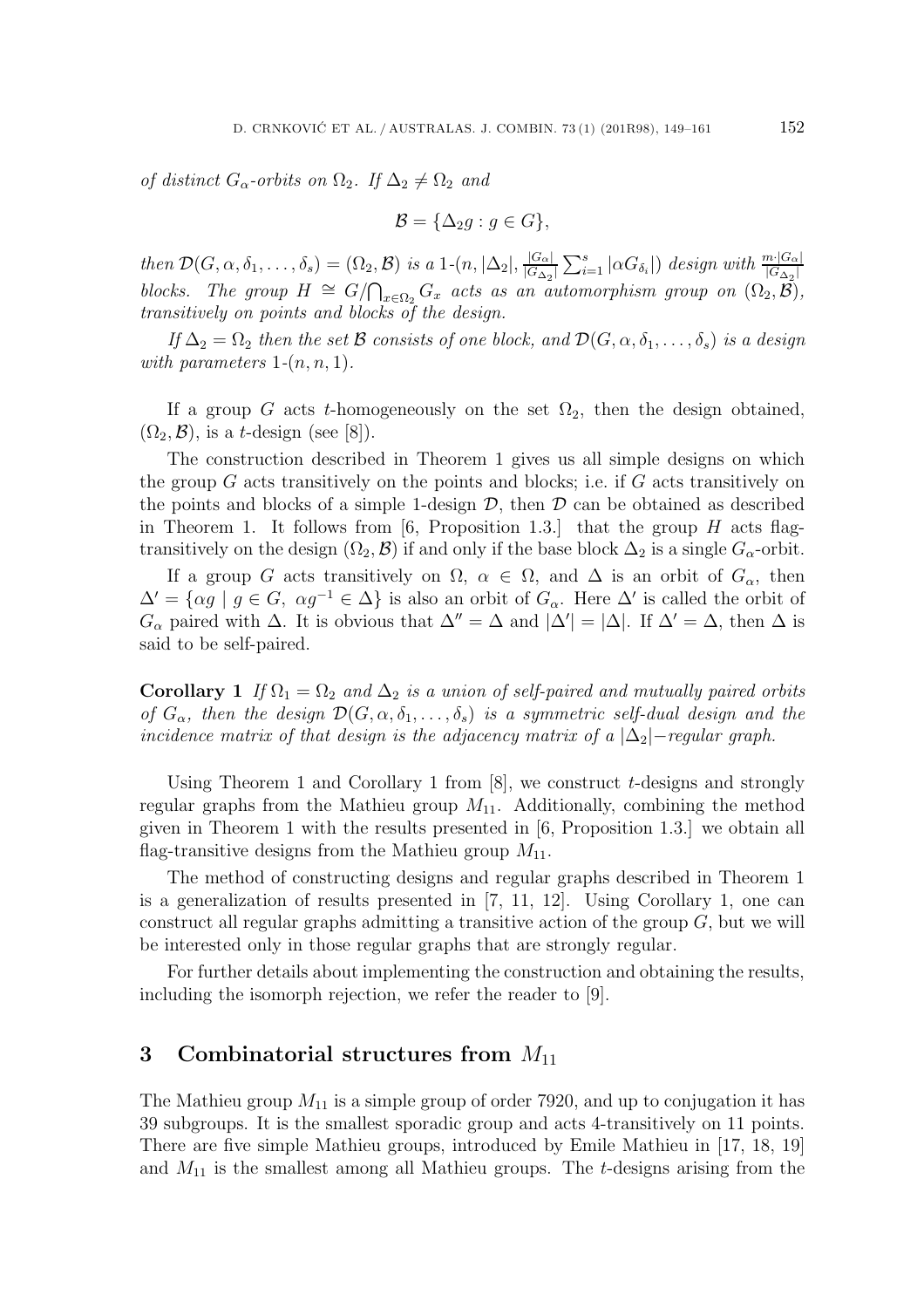Mathieu groups  $M_{22}$ ,  $M_{23}$  and  $M_{24}$  have been studied in work by Kramer, Magliveras and Mesner (see [15]), but those arising from  $M_{11}$  in the way described in this paper have not been explored so far.

In Table 1 we give the list of all the subgroups, up to conjugation, and some of their properties. Since each transitive action of a group  $G$  is permutation isomorphic to an action of  $G$  on cosets of its subgroup, the indices of the subgroups in Table 1 give us degrees of all transitive actions of the group  $M_{11}$ .

| Subgroup       | Structure        | Order          | Index | Subgroup | Structure                | Order | Index        |
|----------------|------------------|----------------|-------|----------|--------------------------|-------|--------------|
| $H_1$          | $\overline{I}$   | $\mathbf{1}$   | 7920  | $H_{21}$ | $Z_5:Z_4$                | 20    | 396          |
| $H_2$          | $Z_2$            | $\overline{2}$ | 3960  | $H_{22}$ | SL(2,3)                  | 24    | 330          |
| $H_3$          | $Z_3$            | 3              | 2640  | $H_{23}$ | $S_4$                    | 24    | 330          |
| $H_4$          | $Z_4$            | $\overline{4}$ | 1980  | $H_{24}$ | $E_9:Z_4$                | 36    | 220          |
| $H_5$          | $E_4$            | $\overline{4}$ | 1980  | $H_{25}$ | $E_9:Z_4$                | 36    | 220          |
| $H_6$          | $Z_5$            | 5              | 1584  | $H_{26}$ | $S_3 \times S_3$         | 36    | 220          |
| H <sub>7</sub> | $\mathcal{S}_3$  | 6              | 1320  | $H_{27}$ | GL(2,3)                  | 48    | 165          |
| $H_8$          | $S_3$            | 6              | 1320  | $H_{28}$ | $Z_{11}:Z_5$             | 55    | 144          |
| $H_9$          | $Z_6$            | 6              | 1320  | $H_{29}$ | $A_5$                    | 60    | 132          |
| $H_{10}$       | $Q_8$            | 8              | 990   | $H_{30}$ | $A_5$                    | 60    | 132          |
| $H_{11}$       | $\mathcal{D}_8$  | 8              | 990   | $H_{31}$ | $E_9:Q_8$                | 72    | 110          |
| $H_{12}$       | $Z_8$            | 8              | 990   | $H_{32}$ | $(S_3 \times S_3) : Z_2$ | 72    | 110          |
| $H_{13}$       | $E_9$            | 9              | 880   | $H_{33}$ | $E_9:Z_8$                | 72    | 110          |
| $H_{14}$       | $D_{10}$         | 10             | 792   | $H_{34}$ | $S_5$                    | 120   | 66           |
| $H_{15}$       | $Z_{11}$         | 11             | 720   | $H_{35}$ | $(E_9:Z_8):Z_2$          | 144   | $55\,$       |
| $H_{16}$       | $A_4$            | 12             | 660   | $H_{36}$ | $A_6$                    | 360   | 22           |
| $H_{17}$       | $D_{12}$         | 12             | 660   | $H_{37}$ | PSL(2,11)                | 660   | 12           |
| $H_{18}$       | $QD_{16}$        | 16             | 495   | $H_{38}$ | $A_6.Z_2$                | 720   | 11           |
| $H_{19}$       | $E_9:Z_2$        | 18             | 440   | $H_{39}$ | $M_{11}$                 | 7920  | $\mathbf{1}$ |
| $H_{20}$       | $Z_3 \times S_3$ | 18             | 440   |          |                          |       |              |

Table 1: Subgroups of the group  $M_{11}$ 

Generators of all subgroups presented in Table 1 are given in the Appendix.

#### **3.1** t-designs with  $v \leq 22$

In this section we give all t-designs with at most 22 points on which the group  $M_{11}$ acts transitively. The designs are obtained from the group  $M_{11}$  by using Theorem 1. In that case, the stabilizers of points are subgroups of  $M_{11}$  having the indices 11, 12 and 22. The list of all designs obtained is given in Table 2. In each table we give the parameters of the constructed structures, the number of non-isomorphic structures and their full automorphism group. The group  $M_{11}$  acts 4-transitively on 11 points, hence all designs obtained by Theorem 1 on 11 points are 4-designs. The designs marked with ∗ are flag-transitive. Additionally, we have obtained two more flag-transitive designs that are not mentioned in Table 2, the complements of the designs with parameters  $4-(11, 5, 1)$  and  $3-(12, 4, 3)$ .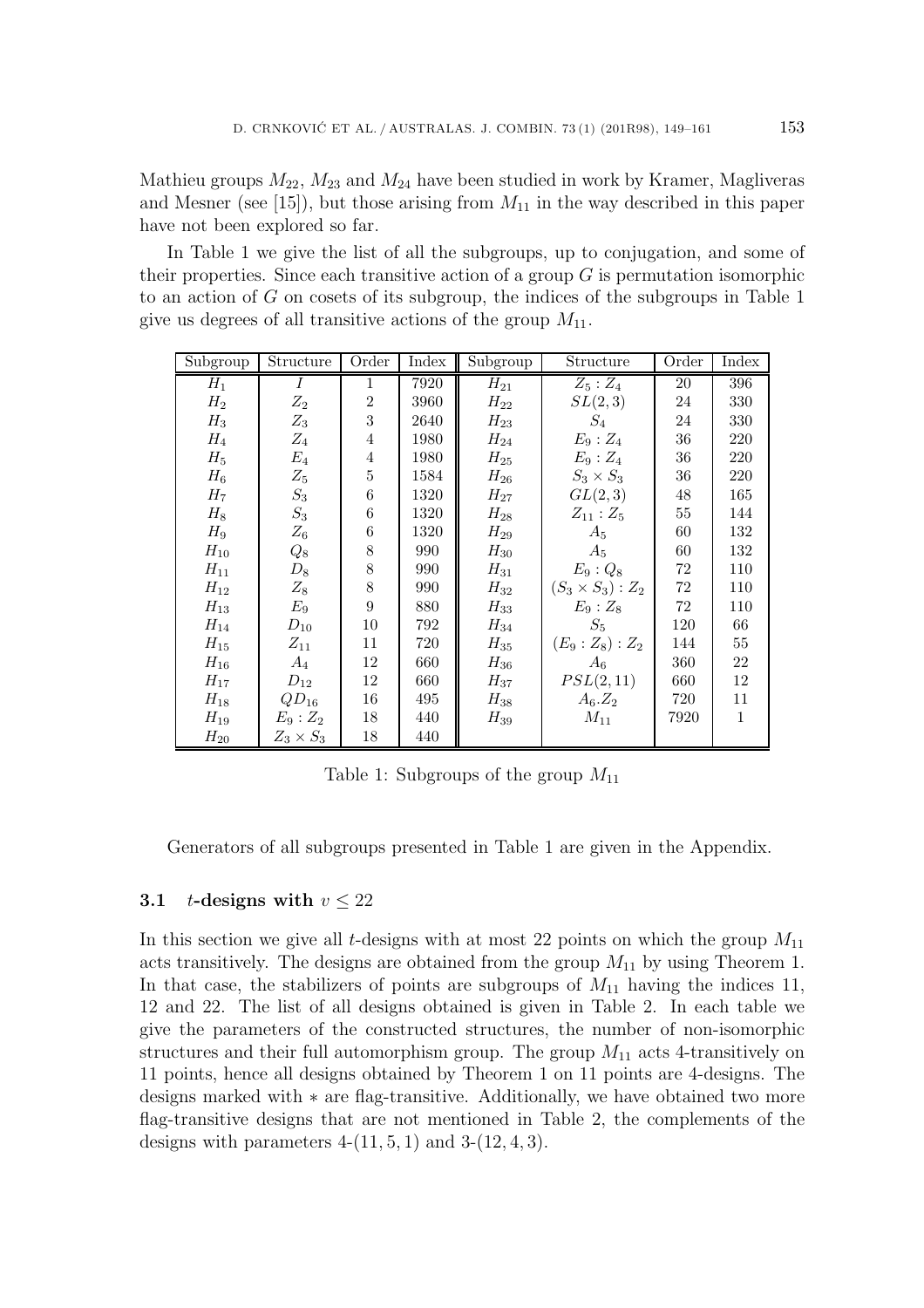| Parameters of designs | $#$ of blocks | $#$ non-isomorphic | Full automorphism group |
|-----------------------|---------------|--------------------|-------------------------|
| $3-(11,3,1)^*$        | 165           |                    | $S_{11}$                |
| $4-(11,4,1)^*$        | 330           | 1                  | $S_{11}$                |
| $4-(11,5,1)^*$        | 66            | 1                  | $\overline{M_{11}}$     |
| $4-(11,5,6)^*$        | 396           | 1                  | $\overline{M}_{11}$     |
| $3-(12,3,1)^*$        | 220           | 1                  | $S_{12}$                |
| $3-(12,4,6)^*$        | 330           | 1                  | $\overline{M}_{11}$     |
| $3-(12,4,3)^*$        | 165           | 1                  | $M_{11}$                |
| $3-(12,5,6)^*$        | 132           | 1                  | $\overline{M}_{11}$     |
| $3-(12, 5, 30)$       | 660           | 1                  | $\overline{M_{11}}$     |
| $3-(12,6,2)^{*}$      | 22            | 1                  | $\overline{M}_{11}$     |
| $3-(12,6,10)^*$       | 110           |                    | $\overline{M}_{11}$     |
| $5-(12,6,6)$          | 792           |                    | $M_{12}$                |
| $2-(22, 7, 36)$       | 396           | 1                  | $M_{11}$                |
| $2-(22, 7, 180)$      | 1980          | 1                  | $M_{11}$                |
| $2-(22, 7, 360)$      | 3960          | $\overline{3}$     | $M_{11}$                |
| $2-(22, 7, 720)$      | 7920          | $\overline{2}$     | $\overline{M}_{11}$     |
| $3-(22, 7, 18)$       | 792           | 1                  | $M_{11} \times Z_2$     |
| $3-(22,7,90)$         | 3960          | $\overline{3}$     | $M_{11} \times Z_2$     |
| $3-(22, 7, 180)$      | 7920          | 1                  | $M_{11}$                |

Table 2: t-designs constructed from the group  $M_{11}$ ,  $v \leq 22$ 

**Remark 1** We proved the existence of a 3-(22, <sup>7</sup>, 18) design, since it is the first known example of the design with these parameters. The 2-designs with 22 points having parameters  $(22, 7, 36)$  and  $(22, 7, 180)$  from Table 2 are not mentioned in [20] since  $r > 41$ . To the best of our knowledge, the designs with these parameters have not been known before. The Steiner system  $4-(11, 5, 1)$  is known as the Witt design  $W_{11}$ . For further information on  $W_{11}$  we refer the reader to [25, 26]. The tdesigns having the parameters of other transitive t-designs described in Table 2 were previously known. For further information on quasi-symmetric 3-(12, <sup>6</sup>, 2) we refer the reader to [22], and for others known designs mentioned in Table 2 see [14, 20].

#### **3.2 BIBDs with**  $v = 55$

In this section we give all 2-designs with 55 points on which the group  $M_{11}$  acts transitively. Note that there are no t-designs with  $v = 55$  and  $t \ge 3$  on which  $M_{11}$ acts transitively. The designs are obtained from the group  $M_{11}$  by using Theorem 1. In that case, the stabilizer of a point is a subgroup of  $M_{11}$  having index 55. The list of all designs obtained is given in Table 3. In Table 3 we give the parameters of the constructed structures, the number of non-isomorphic structures and their full automorphism group.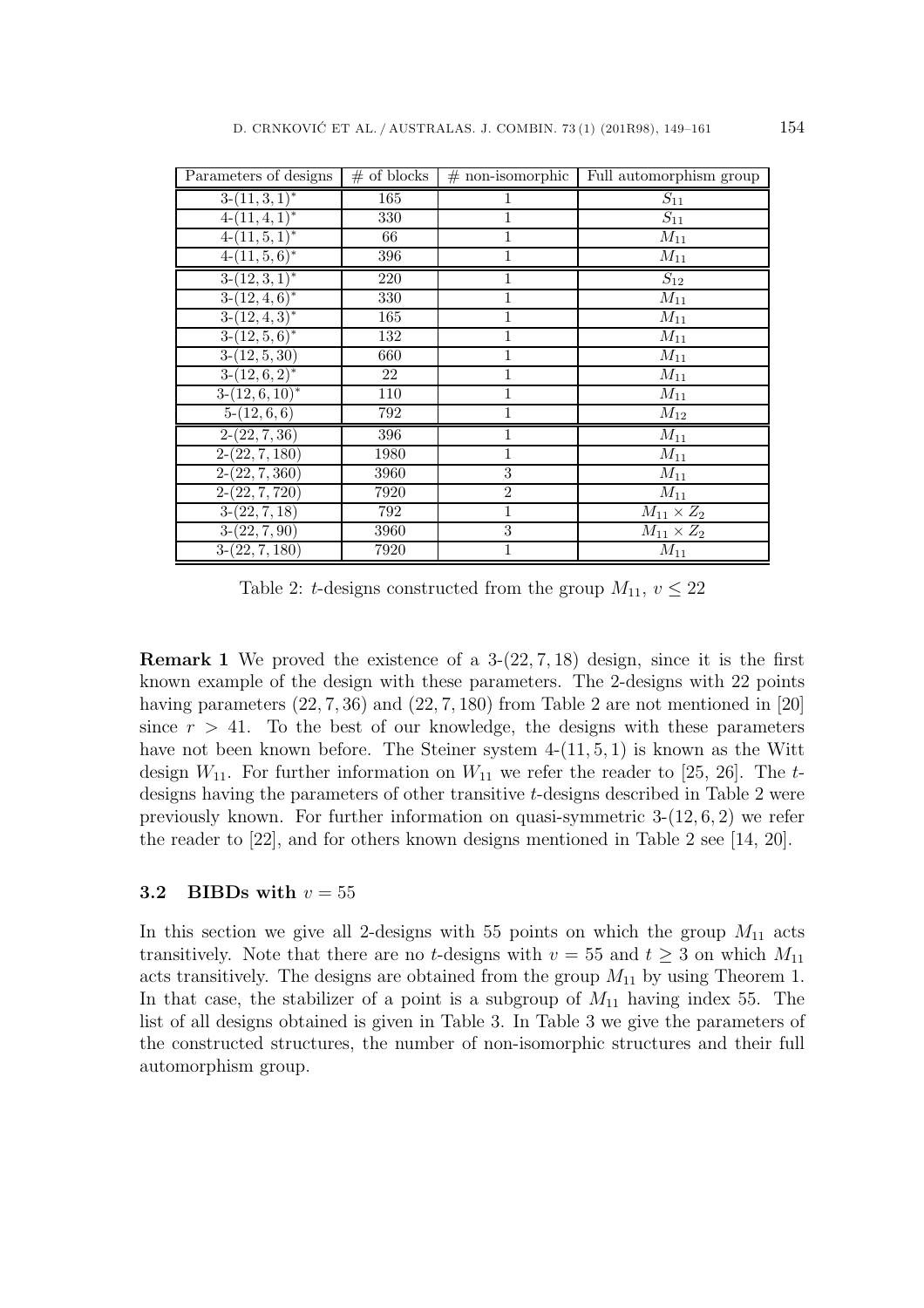| Parameters of block designs  | $#$ non-isomorphic | Full automorphism group |
|------------------------------|--------------------|-------------------------|
| $2-(55,3,4)$                 | 1                  | $\overline{M}_{11}$     |
| $2-(55,3,8)$                 | $\mathbf 1$        | $M_{11}$                |
| $2-(55,4,8)$                 | $\mathbf 1$        | $M_{11}$                |
| $2-(55, 4, 16)$              | 7                  | $M_{11}$                |
| $2-(55, 6, 10)$              | $\mathbf 1$        | $M_{11}$                |
| $2-(55,6,20)$                | $\overline{2}$     | $\overline{M_{11}}$     |
| $2-(55,6,40)$                | 67                 | $M_{11}$                |
| $2-(55, 7, 14)$              | 1                  | $M_{11}$                |
| $2-(55, 7, 28)$              | $\overline{5}$     | $M_{11}$                |
| $2-(55, 7, 56)$              | 115                | $M_{11}$                |
| $2-(55,9,8)$                 | 1                  | $\overline{M}_{11}$     |
| $2-(55, 9, 32)$              | 10                 | $M_{11}$                |
| $2-(55, 9, 48)$              | 23                 | $\overline{M_{11}}$     |
| $2-(55,9,64)$                | 16                 | $\overline{M}_{11}$     |
| $2-(55, 9, 96)$              | 632                | $M_{11}$                |
| $2-(55, 10, 12)$             | $\overline{2}$     | $M_{11}$                |
| $2-(55, 10, 20)$             | $\mathbf 1$        | $M_{11}$                |
| $\overline{2-}$ (55, 10, 24) | $\overline{4}$     | $\overline{M}_{11}$     |
| $2-(55, 10, 40)$             | 8                  | $\overline{M}_{11}$     |
| $2-(55, 10, 48)$             | 6                  | $M_{11}$                |
| $2-(55, 10, 60)$             | 27                 | $\overline{M_{11}}$     |
| $2-(55, 10, 80)$             | 9                  | $M_{11}$                |
| $2-(55, 10, 120)$            | 1647               | $\overline{M}_{11}$     |
| $2-(55, 12, 44)$             | 5                  | $\overline{M_{11}}$     |
| $2-(55, 12, 88)$             | 43                 | $M_{11}$                |
| $2-(55, 12, 176)$            | 6025               | $M_{11}$                |
| $2-(55, 13, 104)$            | 81                 | $M_{11}$                |
| $2-(55, 13, 208)$            | 9086               | $M_{11}$                |
| $2-(55, 15, 56)$             | 6                  | $M_{11}$                |
| $2-(55, 15, 112)$            | 8                  | $M_{11}$                |
| $2-(55, 15, 140)$            | 53                 | $M_{11}$                |
| $2-(55, 15, 280)$            | 23748              | $M_{11}$                |
| $2-(55, 16, 80)$             | 3                  | $M_{11}$                |
| $2-(55, 16, 160)$            | 93                 | $M_{11}$                |
| $2-(55, 16, 320)$            | $\geq 8500$        | $M_{11}$                |
| $2-(55, 18, 68)$             | $\overline{2}$     | $M_{11}$                |
| $2-(55, 18, 102)$            | 8                  | $\overline{M}_{11}$     |
| $2-(55, 18, 136)$            | 39                 | $M_{11}$                |
| $2-(55, 18, 204)$            | 215                | $\overline{M}_{11}$     |
| $2-(55, 18, 272)$            | 161                | $M_{11}$                |
| $2-(55, 18, 408)$            | > 20162            | $M_{11}$                |
| $2-(55, 19, 152)$            | 18                 | $M_{11}$                |
| $2-(55, 19, 228)$            | 173                | $M_{11}$                |
| $2-(55, 19, 304)$            | 376                | $\overline{M}_{11}$     |
| 2-(55, 19, 456)              | >15310             | $M_{11}$                |
| $2-(55, 21, 140)$            | 9                  | $\overline{M}_{11}$     |
| $2-(55, 21, 280)$            | 249                | $M_{11}$                |
| $2-(55, 21, 560)$            | >14250             | $\overline{M_{11}}$     |
| $2-(55, 22, 308)$            | 220                | $\overline{M_{11}}$     |
| $\overline{2-(55,22,616)}$   | $\geq 18400$       | $M_{11}$                |
| $2-(55, 24, 184)$            | 8                  | $M_{11}$                |
| $2-(55, 24, 368)$            | 256                | $M_{11}$                |
| $2-(55, 24, 736)$            | >12100             | $M_{11}$                |
| $2-(55, 25, 200)$            | 8                  | $M_{11}$                |
| $2-(55, 25, 320)$            | 25                 | $\overline{M_{11}}$     |
| $2-(55, 25, 400)$            | 445                | $M_{11}$                |
| $2-(55, 25, 800)$            | >12800             | $M_{11}$                |
| $2-(55, 27, 78)$             | $\mathbf{1}$       | $S_{11}$                |
| $2-(55, 27, 234)$            | 8                  | $M_{11}$                |
| $2-(55, 27, 312)$            | 56                 | $M_{11}$                |
| $2-(55, 27, 468)$            | 308                | $M_{11}$                |
| $2-(55, 27, 624)$            | 626                | $\overline{M_{11}}$     |
| $2-(55, 27, 936)$            | $\geq 16905$       | $M_{11}$                |

Table 3: BIBDs constructed from  $M_{11},\,v=55$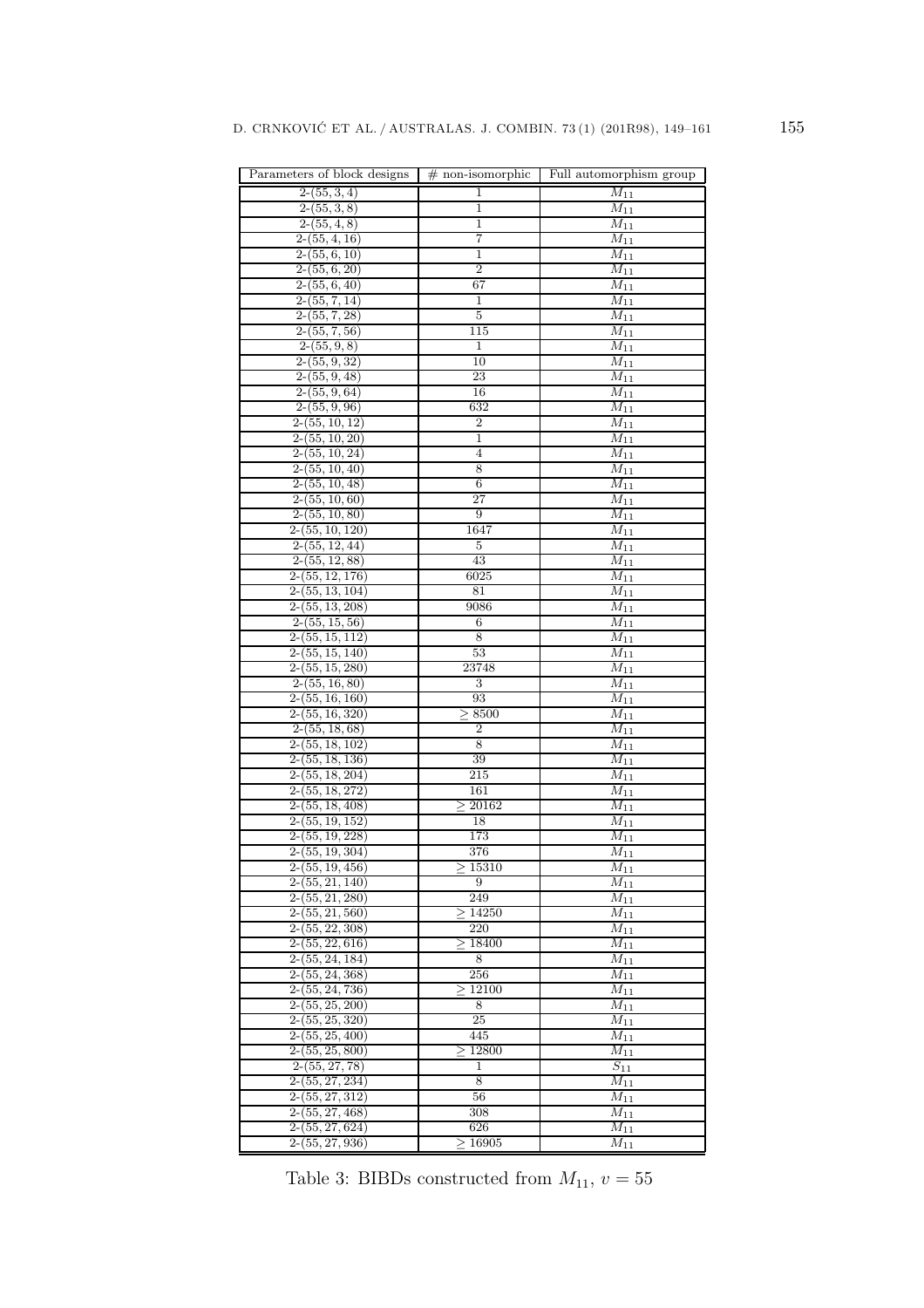**Remark 2** Designs from Table 3 are not mentioned in [20] since  $r > 41$ . To our best knowledge they have not been known before, so we proved the existence of 2-designs with the parameters listed in Table 3. The design with parameters  $2-(55, 4, 8)$  is flag-transitive.

#### **3.3 BIBDs with**  $v = 66$

In this section we give all 2-designs with 66 points on which the group  $M_{11}$  acts transitively. Note that there is no *t*-designs with  $v = 66$  and  $t > 2$  on which  $M_{11}$ acts transitively. The designs are obtained from the group  $M_{11}$  by using Theorem 1. In that case, the stabilizer of a point is subgroup of  $M_{11}$  having the index 66.

In Table 4 we give the parameters of the constructed structures, the number of non-isomorphic structures and their full automorphism group.

| Parameters of block designs | $#$ non-isomorphic | Full automorphism group |
|-----------------------------|--------------------|-------------------------|
| $2-(66, 13, 36)$            | 1                  | $M_{11}$                |
| $\overline{2-(66, 13, 48)}$ | 13                 | $M_{11}$                |
| $\overline{2-(66,13,72)}$   | 43                 | $M_{11}$                |
| $2-(66, 13, 96)$            | 79                 | $M_{11}$                |
| $2-(66, 13, 144)$           | $\geq 1210$        | $M_{11}$                |
| $\overline{2-(66, 14, 56)}$ | 6                  | $M_{11}$                |
| $2-(66, 14, 84)$            | 33                 | $M_{11}$                |
| $2-(66, 14, 112)$           | $\overline{105}$   | ${\cal M}_{11}$         |
| $\overline{2-(66,14,168)}$  | $\geq 223$         | $M_{11}$                |
| $2-(66, 26, 100)$           | $\overline{2}$     | $M_{11}$                |
| $2-(66, 26, 120)$           | $\overline{2}$     | $M_{11}$                |
| $\overline{2-(66,26,200)}$  | 33                 | $M_{11}$                |
| $\overline{2-(66,26,240)}$  | $\overline{4}$     | $M_{11}$                |
| $2-(66, 26, 300)$           | 159                | $\overline{M_{11}}$     |
| $2-(66, 26, 400)$           | 1799               | $M_{11}$                |
| $2-(66, 26, 600)$           | $\geq 8910$        | $M_{11}$                |
| $2-(66, 27, 36)$            | $\overline{1}$     | $\overline{M}_{11}$     |
| $2-(66, 27, 72)$            | $\mathbf{1}$       | $M_{11}$                |
| $2-(66, 27, 216)$           | 60                 | $M_{11}$                |
| $2-(66, 27, 324)$           | 49                 | $M_{11}$                |
| $\overline{2-(66,27,432)}$  | 412                | $M_{11}$                |
| $2-(66, 27, 648)$           | $\geq$ 7913        | $M_{11}$                |

Table 4: BIBDs constructed from  $M_{11}$ ,  $v = 66$ 

**Remark 3** Designs from Table 4 are not mentioned in [20] since  $r > 41$ . As far as we know, they were not known before, so we proved the existence of 2-designs with the parameters listed in Table 4.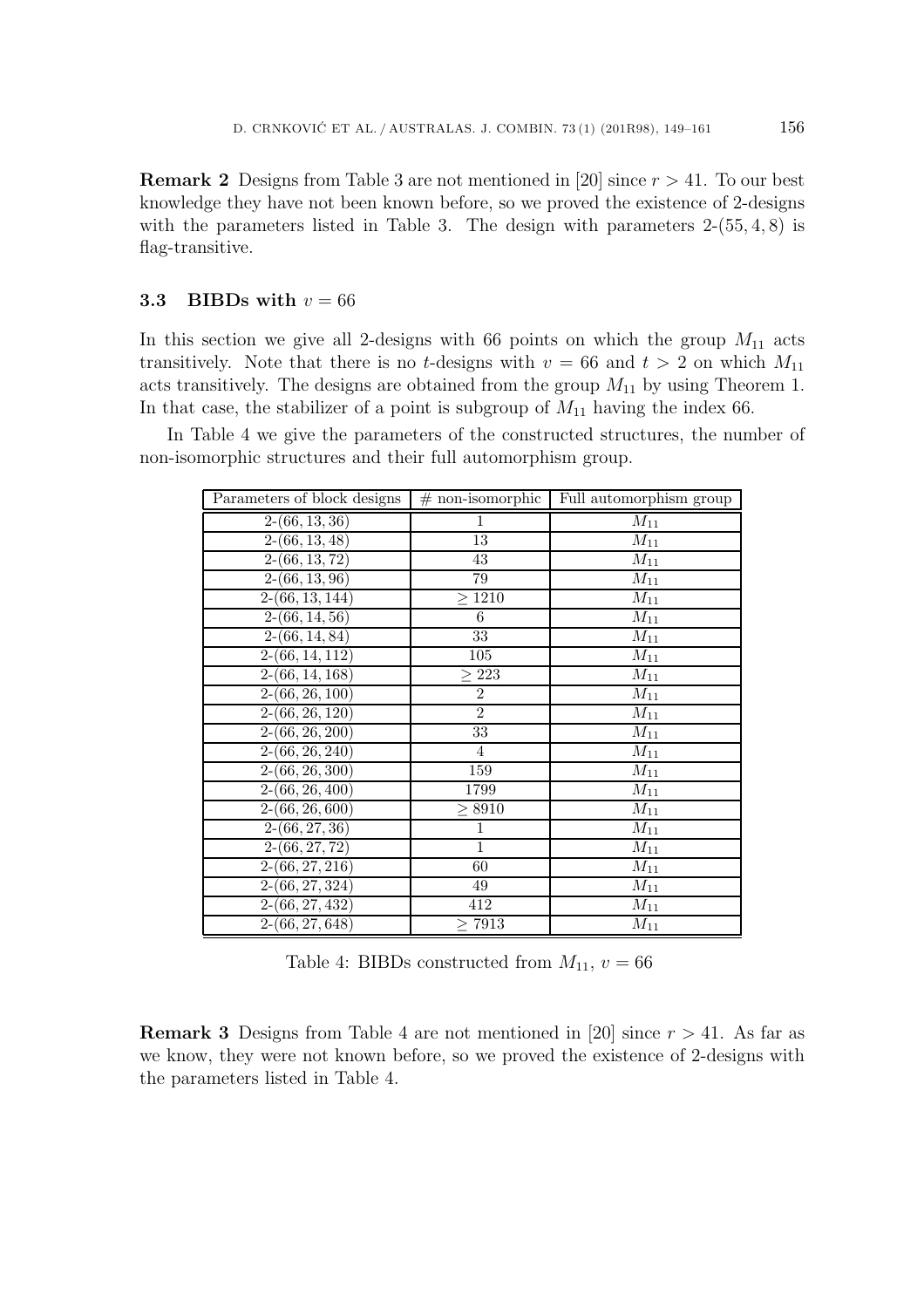#### **3.4 Strongly regular graphs**

Using the method described in Theorem 1 and Corollary 1, we have obtained all regular graphs with at most 450 vertices admitting a transitive action of the group  $M_{11}$ . Using a computer search we have obtained strongly regular graphs on 55, 66, 144 or 330 vertices. Finally, we give the full automorphism groups of the constructed SRGs.

**Theorem 2** *Up to isomorphism there are exactly* 5 *strongly regular graphs with at most* 450 *vertices, admitting a transitive action of the group*  $M_{11}$ *. These strongly regular graphs have parameters* (55, <sup>18</sup>, <sup>9</sup>, 4)*,* (66, <sup>20</sup>, <sup>10</sup>, 4)*,* (144, <sup>55</sup>, <sup>22</sup>, 20)*,* (144, <sup>66</sup>, <sup>30</sup>, 30) *and* (330, <sup>63</sup>, <sup>24</sup>, 9)*. Details about the strongly regular graphs obtained are given in Table 5.*

| Graph $\Gamma$ | Parameters        | $Aut(\Gamma)$ |
|----------------|-------------------|---------------|
| $\Gamma_1$     | (55, 18, 9, 4)    | $S_{11}$      |
| $\Gamma_2$     | (66,20,10,4)      | $S_{12}$      |
| $\Gamma_3$     | (144, 55, 22, 20) | $M_{11}$      |
| $\Gamma_4$     | (144, 66, 30, 30) | $M_{12}:Z_2$  |
| $\Gamma_5$     | (330, 63, 24, 9)  | $S_{11}$      |

Table 5: SRGs constructed from the Mathieu group  $M_{11}$ 

**Remark 4** The graphs  $\Gamma_1$  and  $\Gamma_2$  are the triangular graphs  $T(11)$  and  $T(12)$ , respectively. Strongly regular graphs with parameters (144, <sup>55</sup>, <sup>22</sup>, 20), (144, <sup>66</sup>, <sup>30</sup>, 30) and (330, <sup>63</sup>, <sup>24</sup>, 9) have been known before (see [2, 3]). The adjacency matrix of a  $SRG(144, 66, 30, 30)$  is the incidence matrix of a symmetric design with parameters (144, <sup>66</sup>, 30), a design with Menon parameters (related to a regular Hadamard matrix of order 144). This symmetric design is described in [24]. The group  $M_{11}$ does not act flag transitively on that symmetric (144, <sup>66</sup>, 30) design, since the base block is the union of  $G_{\alpha}$ -orbits (see Theorem 1). However, the Mathieu group  $M_{12}$ acts flag transitively on that symmetric (144, <sup>66</sup>, 30) design. Consequently, the group  $M_{12}$  acts edge-transitively on the constructed  $SRG(144, 66, 30, 30)$ , while the Mathieu group  $M_{11}$  does not. The  $SRG(330, 63, 24, 9)$  is the distance 1 or 4 graph in the Johnson graph  $J(11,4)$ . The Johnson graph  $J(11,4)$  can also be constructed from the Mathieu group  $M_{11}$  using Theorem 1. The strongly regular graphs  $\Gamma_1$ ,  $\Gamma_2$ ,  $\Gamma_3$  and  $\Gamma_4$  are edge-transitive with respect to their full automorphism group. Additionally, the same holds for the complements of the graphs  $\Gamma_1$  and  $\Gamma_2$ .

## **Acknowledgements**

This work has been fully supported by the Croatian Science Foundation under the project 1637.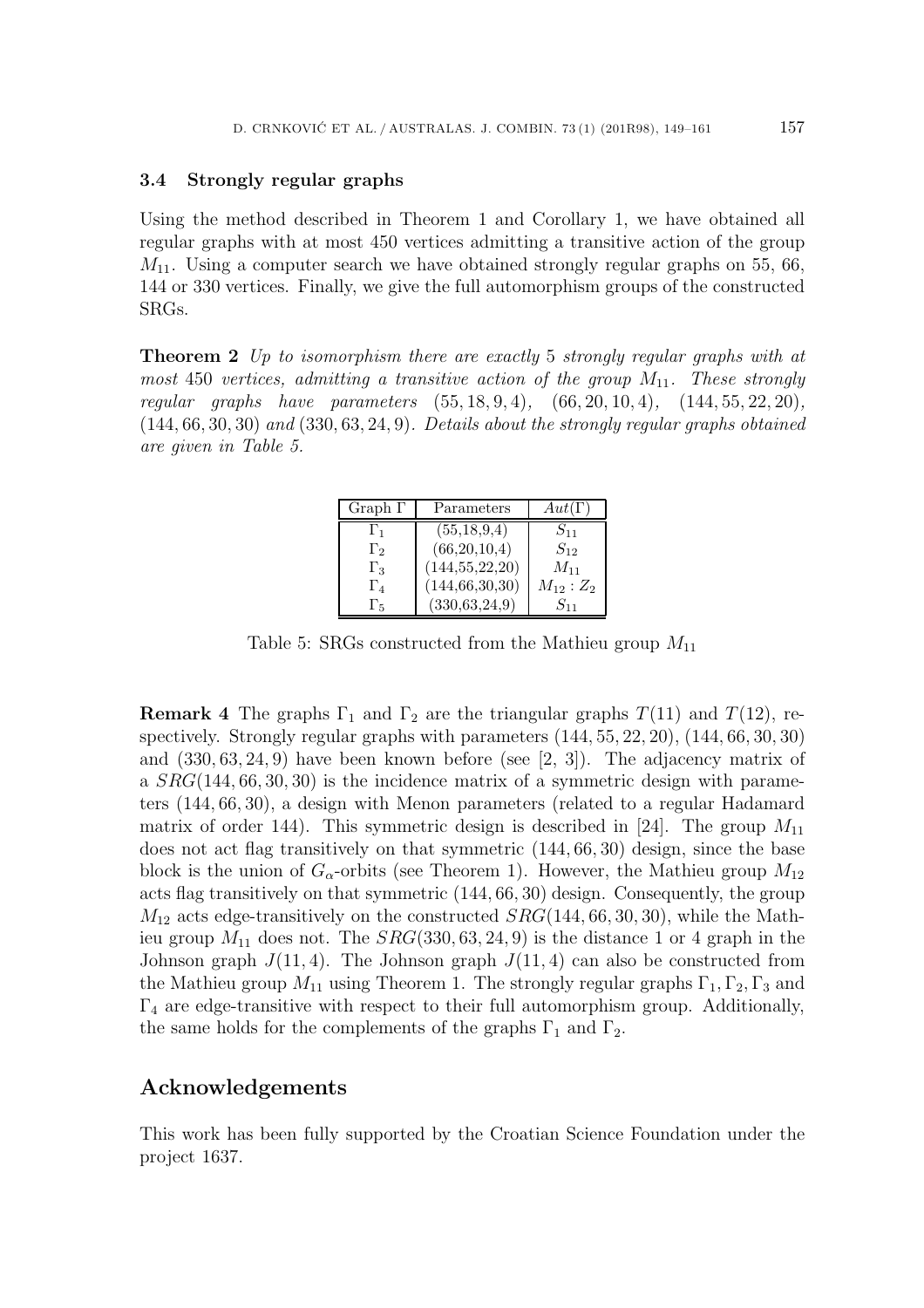# **Appendix**

In this section we give generators of the subgroups of  $M_{11}$  described in Section 3, Table 1, as permutations on 11 points.

 $H_1 = I$  $H_2 = \langle (1,3)(2,11)(4,9)(6,7) \rangle$  $H_3 = \langle (1, 3, 10)(2, 7, 4)(6, 11, 9) \rangle$  $H_4 = \langle (1, 7, 2, 4, 6)(3, 11, 8, 10, 9) \rangle$  $H_5 = \langle (1, 7, 3, 11, 4, 6, 5, 8, 9, 10, 2) \rangle$  $H_6 = \langle (1, 3)(2, 9)(4, 11)(8, 10), (1, 3)(2, 11)(4, 9)(6, 7) \rangle$  $H_7 = \langle (2, 11)(3, 6)(4, 10)(8, 9), (2, 6, 11, 3)(4, 8, 10, 9) \rangle$  $H_8 = \langle (2, 7, 11)(3, 8, 10)(4, 9, 6), (1, 5)(2, 11)(3, 10)(4, 6) \rangle$  $H_9 = \langle (2, 3)(6, 9)(7, 10)(8, 11), (2, 7, 11)(3, 8, 10)(4, 9, 6) \rangle$  $H_{10} = \langle (1, 9)(2, 3)(5, 6)(8, 10), (1, 10, 6)(4, 11, 7)(5, 9, 8) \rangle$  $H_{11} = \langle (1, 8, 9)(2, 10, 3)(4, 11, 6), (1, 4, 10)(2, 9, 6)(3, 8, 11) \rangle$  $H_{12} = \langle (1, 7, 2, 4, 6)(3, 11, 8, 10, 9), (1, 7)(2, 6)(3, 11)(8, 9) \rangle$  $H_{13} = \langle (1, 11, 9, 10, 8)(2, 6, 4, 5, 3), (1, 7, 3, 11, 4, 6, 5, 8, 9, 10, 2) \rangle$  $H_{14} = \langle (2, 11)(3, 6)(4, 10)(8, 9), (2, 6, 11, 3)(4, 8, 10, 9), (2, 8, 11, 9)(3, 10, 6, 4) \rangle$  $H_{15} = \langle (1, 11)(2, 7)(3, 6)(9, 10), (1, 7)(2, 11)(4, 8)(9, 10), (2, 7)(3, 9)(4, 8)(6, 10) \rangle$  $H_{16} = \langle (1, 11, 7, 8, 4, 6, 10, 9)(2, 3), (1, 4)(6, 11)(7, 10)(8, 9), (1, 7, 4, 10)(6, 9, 11, 8) \rangle$  $H_{17} = \langle (1, 7, 8)(2, 4, 11)(3, 6, 10), (1, 3)(2, 9)(4, 11)(8, 10), (1, 3)(2, 11)(4, 9)(6, 7) \rangle$  $H_{18} = \langle (1,6)(2,3)(5,9)(7,11), (1,9)(2,3)(5,6)(8,10), (1,10,6)(4,11,7)(5,9,8) \rangle$  $H_{19} = \langle (2, 11)(3, 6)(4, 10)(8, 9), (1, 8, 9)(2, 10, 3)(4, 11, 6), (1, 4, 10)(2, 9, 6)(3, 8, 11) \rangle$  $H_{20} = \langle (1, 5)(2, 6)(3, 9)(7, 10), (1, 3, 10)(4, 11, 8)(5, 9, 7), (1, 11, 9)(3, 8, 7)(4, 5, 10) \rangle$  $H_{21} = \langle (2, 11)(3, 6)(4, 10)(8, 9), (2, 4, 11, 10)(3, 8, 6, 9), (1, 8, 6, 3, 9)(2, 4, 10, 11, 7) \rangle$  $H_{22} = \langle (2, 3)(6, 9)(7, 10)(8, 11), (1, 11, 4, 6)(7, 9, 10, 8), (1, 4)(6, 11)(7, 10)(8, 9),$  $(1, 7, 4, 10)(6, 9, 11, 8)$  $H_{23} = \langle (3, 6, 10)(4, 9, 8)(5, 11, 7), (1, 6, 2, 7)(3, 10, 11, 5), (1, 11, 2, 3)(5, 6, 10, 7),$  $(1, 2)(3, 11)(5, 10)(6, 7)$  $H_{24} = \langle (1, 11)(2, 7)(3, 6)(9, 10), (1, 7)(2, 11)(4, 8)(9, 10), (1, 2, 8)(3, 10, 9)(4, 11, 7),$  $(2, 7)(3, 9)(4, 8)(6, 10)$  $H_{25} = \langle (2, 11)(3, 6)(4, 10)(8, 9), (1, 4, 10)(2, 9, 6)(3, 8, 11), (2, 4, 11, 10)(3, 8, 6, 9),$  $(1, 6, 3)(2, 8, 4)(9, 11, 10)$ 

 $H_{26} = \langle (2, 11)(3, 6)(4, 10)(8, 9), (1, 4, 10)(2, 9, 6)(3, 8, 11), (1, 6, 3)(2, 8, 4)(9, 11, 10),$  $(2, 8, 11, 9)(3, 10, 6, 4)$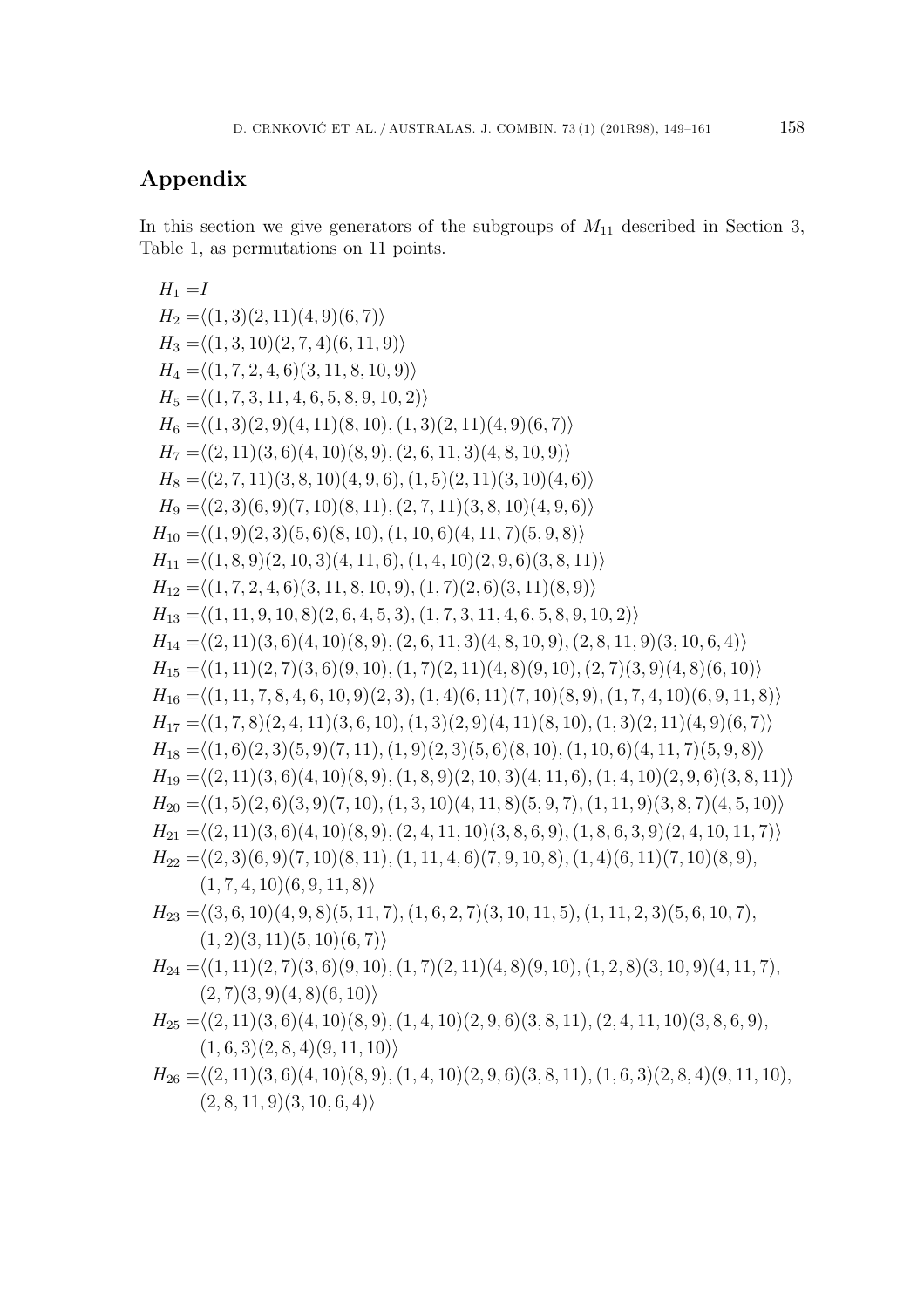$$
H_{27} = \langle (1,5)(2,6)(3,9)(7,10), (1,3,10)(4,11,8)(5,9,7), (1,5)(3,7)(4,11)(9,10),(1,11,9)(3,8,7)(4,5,10)\rangle
$$
  
\n
$$
H_{28} = \langle (1,5)(2,7)(3,8)(4,9), (1,2,11)(3,4,9)(6,8,10)\rangle
$$
  
\n
$$
H_{29} = \langle (1,7,2)(3,4,10)(6,8,9), (2,10)(3,11)(4,6)(7,8)\rangle
$$
  
\n
$$
H_{30} = \langle (3,5)(6,7)(8,9)(10,11), (3,6,10)(4,9,8)(5,11,7), (1,6,2,7)(3,10,11,5),(1,11,2,3)(5,6,10,7), (1,2)(3,11)(5,10)(6,7)\rangle
$$
  
\n
$$
H_{31} = \langle (2,11)(3,6)(4,10)(8,9), (1,4,10)(2,9,6)(3,8,11), (2,6,11,3)(4,8,10,9),(1,6,3)(2,8,4)(9,11,10), (2,8,11,9)(3,10,6,4)\rangle
$$
  
\n
$$
H_{32} = \langle (1,5)(2,6)(3,9)(7,10), (1,3,10)(4,11,8)(5,9,7), (1,5)(3,7)(4,11)(9,10),(1,4,5,11)(3,9,7,10), (1,11,9)(3,8,7)(4,5,10)\rangle
$$
  
\n
$$
H_{34} = \langle (1,7,11,9,5,3,4,10)(2,6), (1,3,10)(4,11,8)(5,9,7), (1,5)(3,7)(4,11)(9,10),(1,4,5,11)(3,9,7,10), (1,11,9)(3,8,7)(4,5,10)\rangle
$$
  
\n
$$
H_{34} = \langle (1,4)(3,9)(5,8)(6,7), (1,7,6,5,4,8)(2,10,9)(3,11
$$

### **References**

- [1] T. Beth, D. Jungnickel and H. Lenz, *Design Theory*, 2nd Edition, Cambridge University Press, Cambridge, 1999.
- [2] A. E. Brouwer, Strongly Regular Graphs, in: *Handbook of Combinatorial Designs*, 2nd edition (Eds. C. J. Colbourn and J. H. Dinitz), Chapman & Hall/CRC, Boca Raton, 2007, pp. 852–868.
- [3] A. E. Brouwer, Parameters of Strongly Regular Graphs, available at http://www.win.tue.nl/∼aeb/graphs/srg/srgtab.html. Accessed on 10th March 2018.
- [4] W. Bosma and J. Cannon, *Handbook of Magma Functions*, Department of Mathematics, University of Sydney, 1994. http://magma.maths.usyd.edu.au/magma.
- [5] J. H. Conway, R. T. Curtis, S. P. Norton, R. A. Parker, R. A. Wilson and J. G. Thackray, *Atlas of Finite Groups*, Clarendon Press, Oxford, 1985.
- [6] P. J. Cameron and C. E. Praeger, Block-transitive t-designs I: point-imprimitive designs, *Discrete Math*. 118 (1993), 33–43.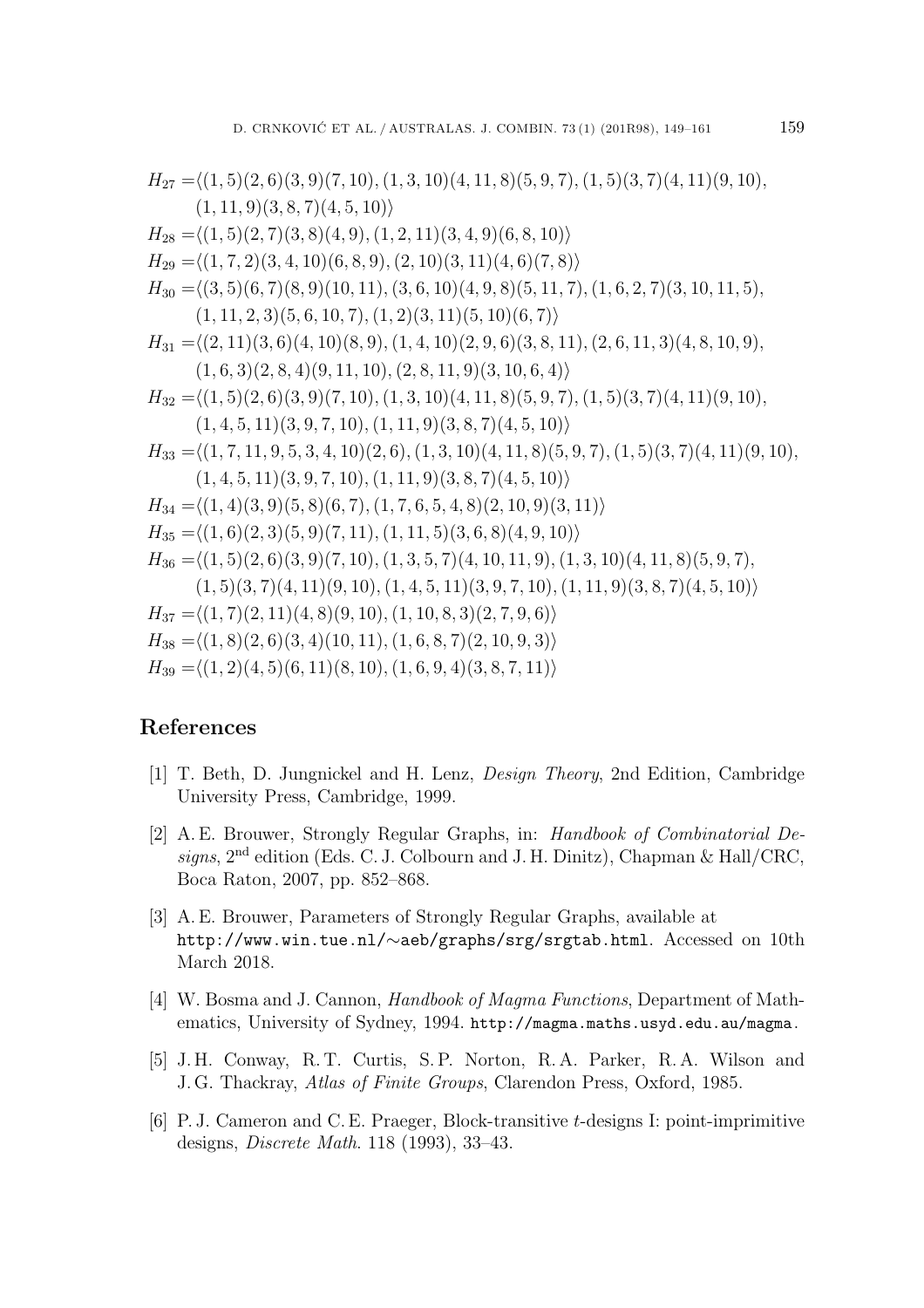- [7] D. Crnković and V. Mikulić, Unitals, projective planes and other combinatorial structures constructed from the unitary groups  $U(3, q)$ ,  $q = 3, 4, 5, 7, Ars$ *Combin*. 110 (2013), 3–13.
- [8] D. Crnković, V. Mikulić Crnković and A. Svob, On some transitive combinatorial structures constructed from the unitary group U(3, 3), *J. Statist. Plann. Inference* 144 (2014), 19–40.
- [9] D. Crnković, V. Mikulić Crnković and A. Svob, New 3-designs and 2-designs having U(3, 3) as an automorphism group, *Discrete Math*. 340 (2017), 2507– 2515.
- [10] P. Dembowski, *Finite Geometry*, Springer-Verlag, Berlin, Heidelberg, New York 1968.
- [11] J.D. Key and J. Moori, Codes, Designs and Graphs from the Janko Groups  $J_1$ and J<sup>2</sup>, *J. Combin. Math. Combin. Comput*. 40 (2002), 143–159.
- [12] J. D. Key and J. Moori, Correction to: Codes, designs and graphs from the Janko groups  $J_1$  and  $J_2$ , [J. Combin. Math. Combin. Comput. 40 (2002), 143–159], *J. Combin. Math. Combin. Comput*. 64 (2008), 153.
- [13] J. D. Key, J. Moori and B. G. Rodrigues, On some designs and codes from primitive representations of some finite simple groups, *J. Combin. Math. Combin. Comput*. 45 (2003), 3–19.
- [14] G. B. Khosrovshahi and R. Laue, t-Designs with t <sup>≥</sup> 3, in: *Handbook of Combinatorial Designs*, 2nd edition (Eds. C. J. Colbourn and J. H. Dinitz), Chapman & Hall/CRC, Boca Raton, 2007, pp. 79–102.
- [15] E. S. Kramer, S. S. Magliveras and D. M. Kramer, t-designs from large Mathieu groups, *Discrete Math*. 36 (1981), 171–189
- [16] D. L. Kreher, <sup>t</sup>-designs, in: *Handbook of Combinatorial Designs*, 1st edition (Eds. C. J. Colbourn and J. H. Dinitz), Chapman & Hall/CRC, Boca Raton, 1996, pp. 65–84.
- [17] E. Mathieu, Memoire sur le nombre de valeurs que peut acqu erir une function quand on y permut ses variables de toutes le maniere possibles, *J. de Math. Pure et App.* 5 (1860), 9–42.
- [18] E. Mathieu, Memoire sur l'etude des functions de plusieures quantites, sur la maniere des formes et sur les substitutions qui laissent invariables, *J. de Math. Pure et App.* 6 (1861), 241–323.
- [19] E. Mathieu, Sur la function cinq fois transitive des 24 quantites, *J. de Math. Pure et App.* 18 (1873), 25–46.